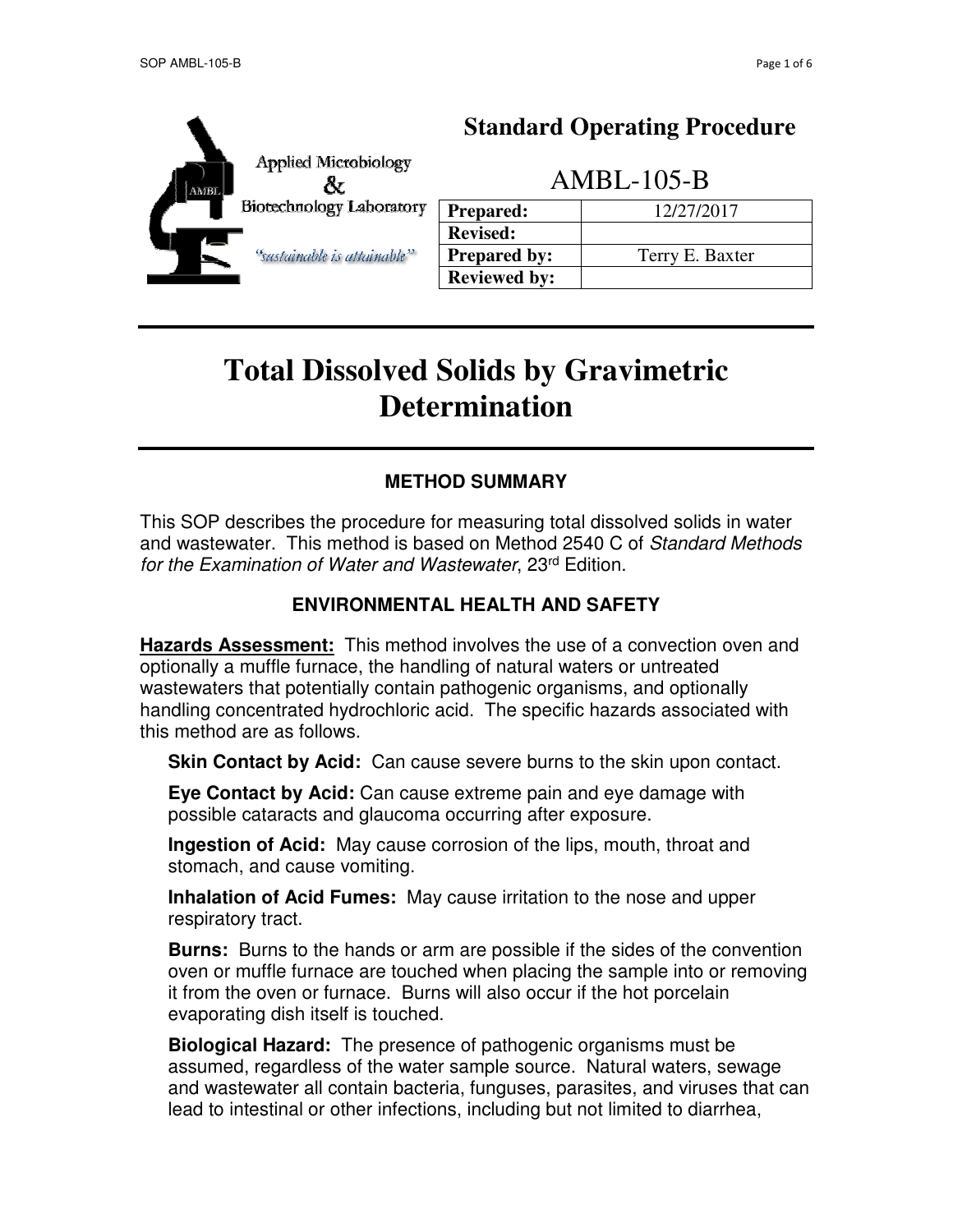fever, nausea, cramps, vomiting, headaches, conjunctivitis (pink eye) and Hepatitis A.

**Safety Equipment and Engineering Controls:** This method requires that you wash your hands with soap when finished handling samples and that a shower and eye wash station be located nearby. When using hydrochloride acid (optional) to dissolve hard-to-remove residue from the evaporating dish, work must be conducted in the fume hood.

**Personal Protective Equipment (PPE):** This method requires the use of the following PPE.

Gloves (nitrile, PVC or neoprene)

Safety goggles or glasses

Laboratory coat

Acid resistant apron (when handling acid)

#### **Analysis-derived Wastes and Disposal:**

| <b>Waste Generated</b>                                                                                                            | <b>Hazardous</b><br>Y/N | <b>Disposal</b>                                                                                                                                                                                                                                                                                                               |
|-----------------------------------------------------------------------------------------------------------------------------------|-------------------------|-------------------------------------------------------------------------------------------------------------------------------------------------------------------------------------------------------------------------------------------------------------------------------------------------------------------------------|
| This procedure generates a<br>dried solid residue.                                                                                | N                       | The solid residue is considered<br>desiccated and to have heat-killed (><br>71°C) bacteria. Soak the residue in<br>deionized water for approximately 30<br>minutes, and then use a brush and tap<br>water to clean the dish. The rinse water<br>and removed dissolved solids may be<br>then rinsed down the laboratory sink.  |
| Rinsing evaporating dishes<br>with hydrochloric acid<br>generates in from 3 to 5 mL<br>of a strong acid (low pH)<br>waste liquid. | Υ                       | If acid rinsing is required to dissolve a<br>hard-to-remove residual, the acid rinse<br>waste liquid is considered hazardous<br>because of the low pH. It must be<br>collected and saved in a glass container<br>until either it is used to neutralize high<br>pH solutions, or is picked up for<br>hazardous waste disposal. |

#### **METHOD DESCRIPTION**

# **1.0 Introduction and Applicability**

Total dissolved solids is a measure of the dissolved matter in a water that remains after all the water has been evaporated. A higher level of dissolved solids is typically accompanied with a higher level of hardness. Dissolved solids affect water quality by making it unfit or unpalatable to drink, unsuitable for use in many industrial applications, and unsuitable for cooking or other applications where water is heated. A known volume of a well-mixed sample is filtered through a standard glass-fiber filter and the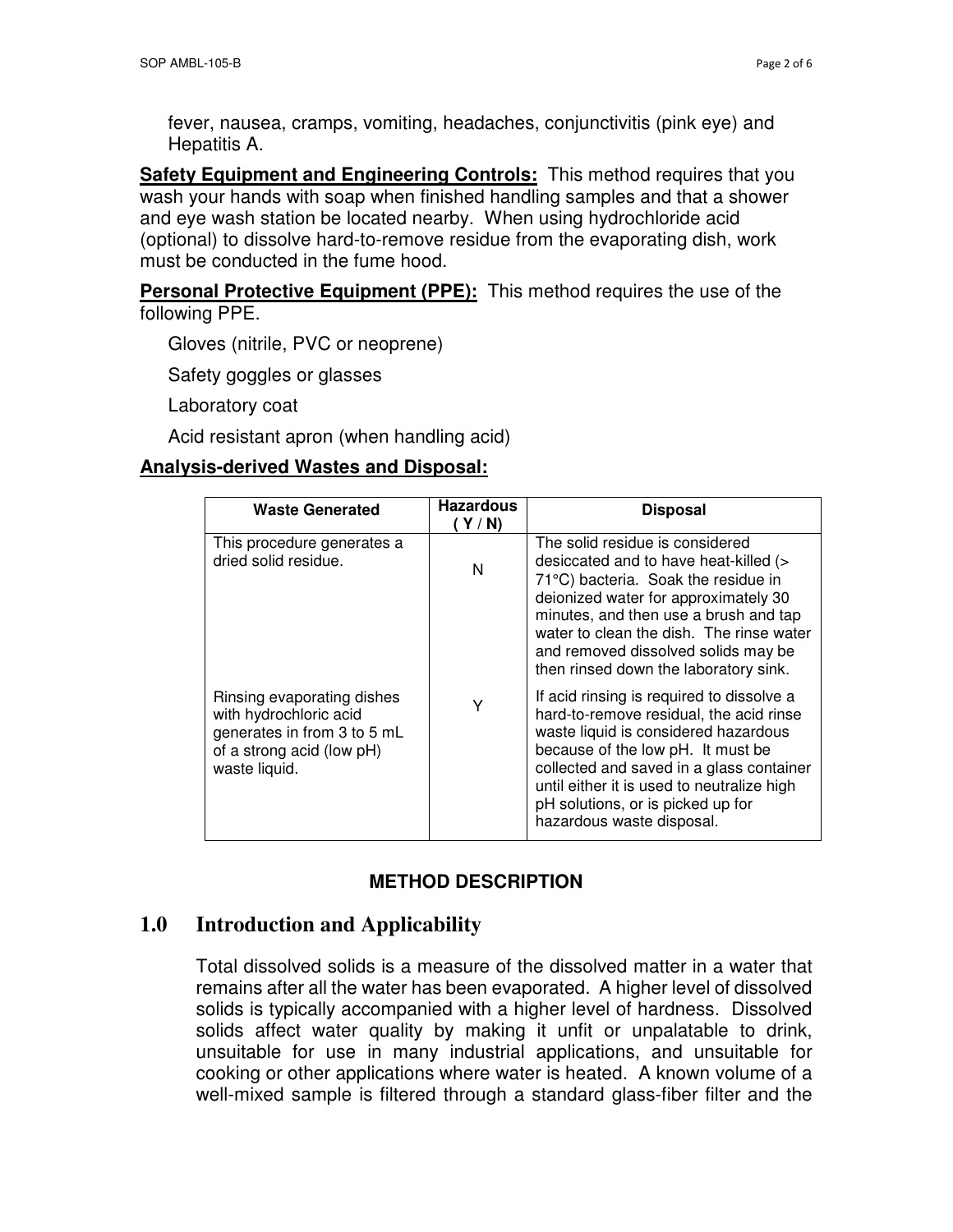filtrate collected. The filtrate is evaporated to a constant weight condition in an oven maintained at a temperature of 180°C to remove mechanically occluded water. The mass of the dried sample's dissolved solids is determined and used to calculate the concentration of total dissolved solids in the sample.

This method is applicable for measurement of total dissolved solids in all natural waters, in raw, process and treated agricultural, municipal and industrial wastewaters and in treated drinking water.

# **2.0 Apparatus**

- a. Dish, for sample evaporation, made of porcelain (optionally use platinum or borosilicate glass).
- b. Graduated cylinder, Class A
- c. Volumetric pipet, Class A or Wide-bore pipet (optionally), Class B
- d. Hot plate or heating block (optional) for evaporating samples in a predrying step and capable of maintaining a temperature <100°C (preferably at 80°C) to prevent sample boiling.
- e. Convection oven operated at 80°C (optional) for evaporating samples in a pre-drying step.
- f. Convection oven operated at  $180 \pm 2^{\circ}$ C for drying samples to a constant weight condition.
- g. Muffle furnace operated at  $550 \pm 50^{\circ}$ C.
- h. Desiccator containing a desiccant that responds (color change) to moisture or a hygrometer that measures moisture.
- i. Analytical balance capable of weighing to the nearest 0.1 mg or less.
- j. Magnetic stirrer and stir bar (optional).
- k. Blender or homogenizer (optional)
- l. Beaker, low-form Class B or Class A having a volume sufficient enough to fully contain the sample and prevent sample loss from spillage or splattering when mixing.
- m. Glass-fiber filter, with a 47 mm diameter, nominal pore size  $\leq 2.0$   $\mu$ m and  $\geq 1.0$  µm, and no binders.
- n. Filtration funnel assembly for a 47 mm size diameter filter.
- o. Vacuum suction flask, 1000 mL capacity.

#### **3.0 Reagents**

- a. Hydrochloric acid, approximately 37% (optional), used during cleaning for dissolving hard-to-remove residue from the surface of the evaporating dish.
- b. Distilled or deionized water.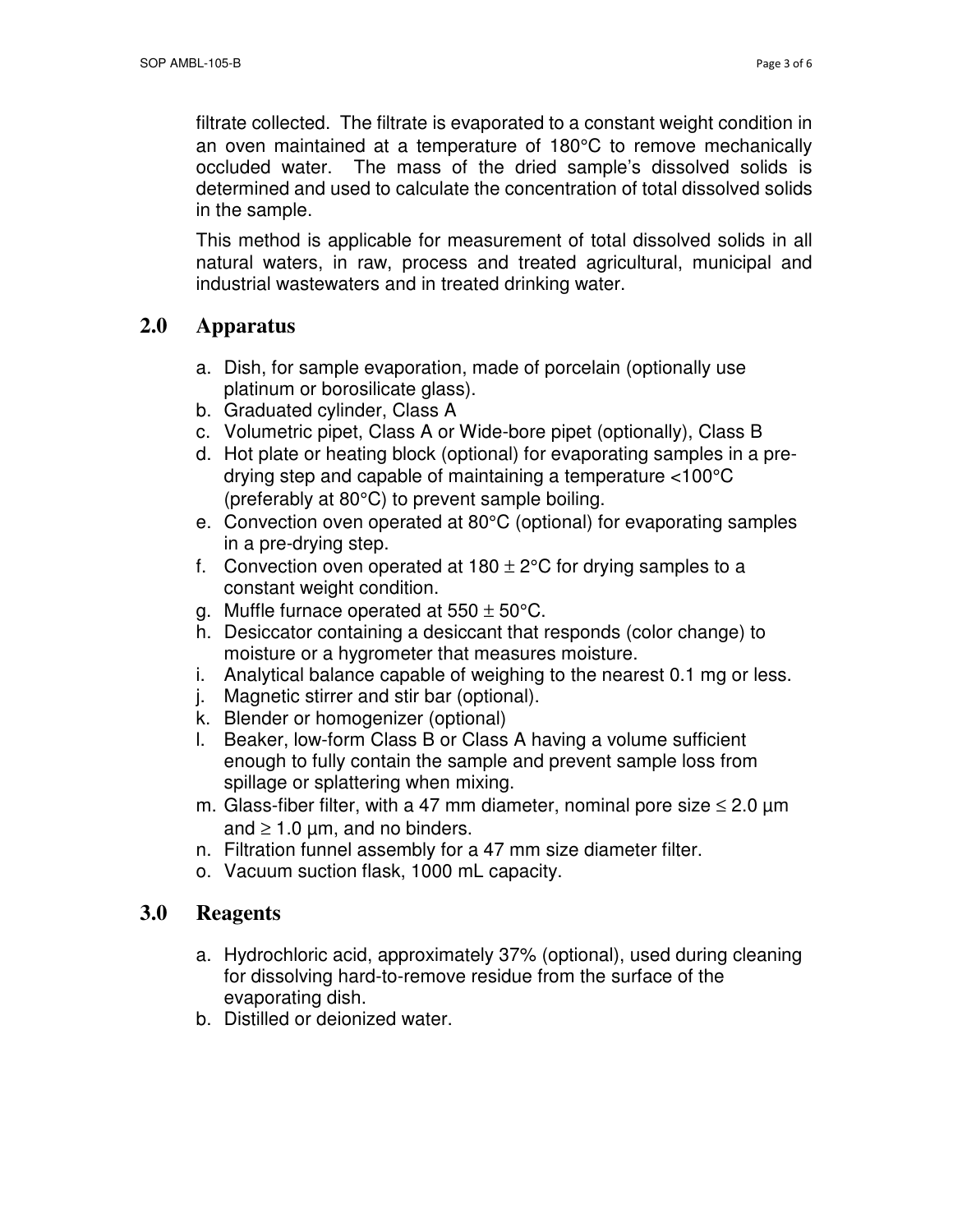#### **4.0 Procedure**

- a. Read Method 2540C Total Dissolved Solids Dried at 180°C (Standard Methods).
- b. Prepare a sample evaporating dish by ensuring that it is cleaned and does not contain residue from a previous use. If necessary, perform an acid rinse of the inside surface of the evaporating dish with approximately 3-5 mL of concentrated hydrochloric acid. Carefully and slowly tilt and rotate the dish so that the acid contacts any part of the inside surface having a hard-to-remove residue. When done, transfer the acid into the next dish being cleaned or into the acid rinse disposal container. Rinse all surfaces of the evaporating dish using first tap water and then using deionized or distilled water for the final cleansing rinse. Dry the clean evaporating dish either in a convention oven at a temperature of  $180 \pm 2^{\circ}$ C for no less than 60 minutes if measuring only total solids or alternately, ignite the evaporating dish in a muffle furnace at a temperature of  $550 \pm 50^{\circ}$ C for no less than 15 minutes if volatile dissolved solids will be determined (see SOP 105E). Cool the cleaned and dry dish to room temperature, weigh and record its weight - this is the tared weight of the dish. Store the pre-weighed dish in a desiccator until used.
- c. Prepare a glass-fiber filter by placing and centering a filter disk onto the filter support screen of the filtration apparatus and attach the funnel. Apply a low to moderate vacuum and rinse the filter with three successive volumes of ≥30 mL deionized or distilled water. Leave the vacuum on until all traces of water have been removed from the filter. If this filter will be used for determining total suspended solids and total dissolved solids from the same sample volume, prepare the filter as described for total suspended solids in SOP AMBL 105D.
- d. Equilibrate the sample's temperature to that of the room's temperature and use a pipet or graduated cylinder to transfer a volume of well-mixed sample onto the filter with the vacuum applied. Use a volumetric pipet for samples having little or no suspended matter to clog the narrow opening of the pipet or optionally use the wide bore pipet to avoid clogging the tip. Use a graduated cylinder for samples having solids that clog the wide bore pipet tip. Select a sample volume that will result in a dried residue ranging from 2.5 to 200 mg. Avoid filtration times exceeding 10 minutes. Rinse the entire surface area of the exposed filter with three successive volumes of ≥10 mL deionized or distilled water. Allow the water to completely drain between each rinsing and leave the vacuum on until all traces of water have been removed from the filter. Transfer the entire volume of sample filtrate and rinse water to a pre-weighed dish. If necessary, filter and add additional sample portions to the same dish after the previous portion has been evaporated. Record the total volume of sample added.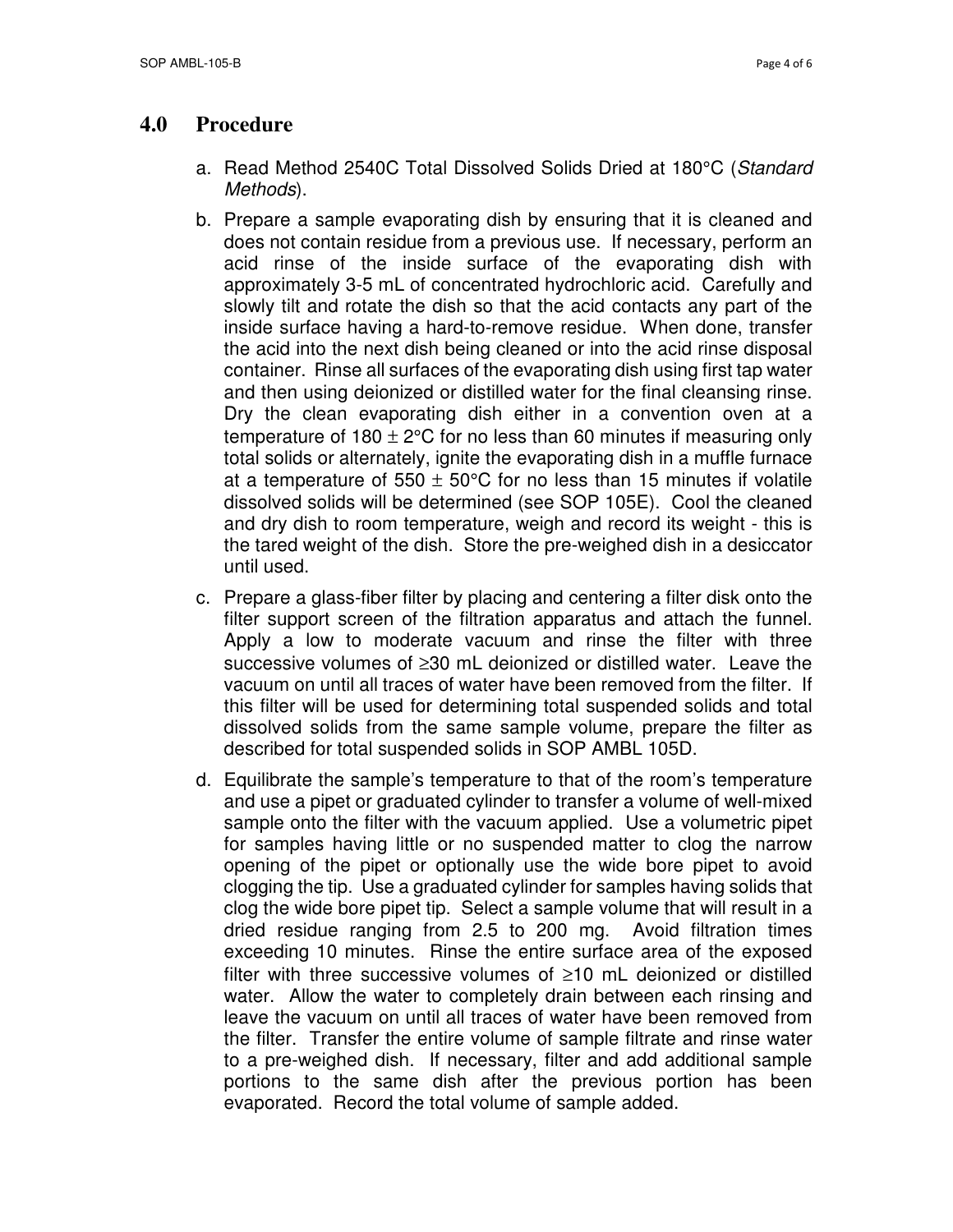- e. Evaporate the sample on a hot plate or in a convection oven at a temperature of 80°C to remove the free-standing water.
- f. Dry the sample in a convection oven at a temperature of 180°C for no less than 60 minutes. Drying samples overnight is acceptable and an appropriate procedural step for the AMBL. In most circumstances, this ensures that constant weight has been achieved.
- g. Remove the dish containing the sample from the oven, cooling it to room temperature and then weigh it. Record this as the first 180°C weight.
- h. Repeat the drying cycle for no less than 60 minutes, and again cool, weigh and record the second 180°C weight.
- i. Calculate the weight change between the first and second weights, and if the change is >0.5 mg, repeat the drying cycle until the change in weight between the final weight and the previous weight is ≤0.5 mg. Record and use this final 180°C weight.

# **4.0 Calculation and Reporting**

a. Calculate the concentration of total dissolved solids

Total Solids, as mg TS/L  $(A - D) \times 1,000$  $\mathcal{S}_{0}^{(n)}$ 

where  $A = \text{final } 180^{\circ}$ C weight of the dried residue + the tared dish, mg,

 $D =$  tared dish weight, mg, and

 $S = mL$  of sample volume.

b. Report as "Total Dissolved Solids  $(TDS) =$  \_\_\_\_\_ mg/L"

or as " \_\_\_ mg/L TDS"

c. Identify any sample that yields a residue mass  $<$  2.5 mg or  $>$  200 mg and report the results as an "estimate" because the mass has exceeded the criteria of this analysis.

# **5.0 Quality Control**

Although the dissolved material in the sample's liquid medium is considered relatively homogeneous, the filtration step and inconsistent or incomplete sample drying can lead to variable results and thus quality control is considered to be an important part of this method.

a. Analyze a method blank (a clean, dried, and tared evaporation dish) with each batch of 20 or fewer samples. If a single sample is being analyzed, a method blank must also be analyzed.